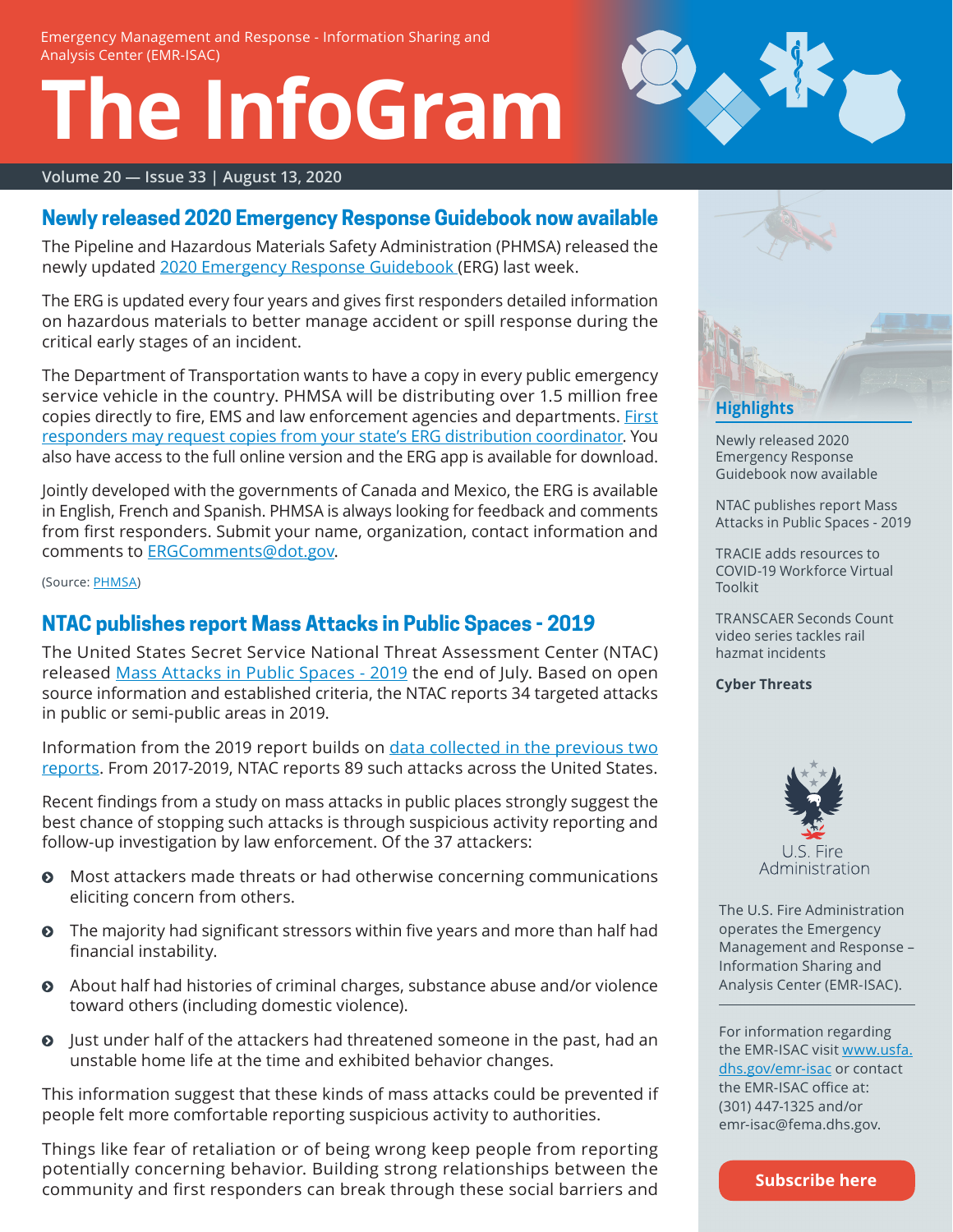

#### **Fair Use Notice:**

This InfoGram may contain copyrighted material that was not specifically authorized by the copyright owner.

The EMR-ISAC believes this constitutes "fair use" of copyrighted material as provided for in section 107 of the U.S. Copyright Law.

If you wish to use copyrighted material contained within this document for your own purposes that go beyond "fair use," you must obtain permission from the copyright owner.

#### **Disclaimer of Endorsement:**

The appearance of external hyperlinks does not constitute endorsement of the linked websites or the information, products or services contained therein. Reference to any specific commercial products, process or service by trade name, trademark, manufacturer or otherwise, does not necessarily constitute or imply its endorsement, recommendation or favoring by the EMR-ISAC or the U.S. government.

give citizens the option of talking to someone they feel they know. Providing an anonymous reporting mechanism is another possibility.

The [See Something, Say Something campaign](https://www.dhs.gov/see-something-say-something) and other [Suspicious Activity Reporting](https://nsi.ncirc.gov/) [\(SAR\) mechanisms](https://nsi.ncirc.gov/) are available for reference and training. For more information, see this guide from the Federal Emergency Management Agency on *[improving](https://www.fema.gov/media-library-data/20130726-1818-25045-9223/suspiciousactivityresourceguide_508_.pdf)* [community awareness and reporting](https://www.fema.gov/media-library-data/20130726-1818-25045-9223/suspiciousactivityresourceguide_508_.pdf).

(Source: [NTAC\)](https://www.secretservice.gov/protection/ntac/)

#### <span id="page-1-0"></span>**TRACIE adds resources to COVID-19 Workforce Virtual Toolkit**

The Technical Resources, Assistance Center, Information Exchange (TRACIE) updated [COVID-19 Workforce Virtual Toolkit: Resources for Healthcare Decision-Makers](https://asprtracie.hhs.gov/Workforce-Virtual-Toolkit) [Responding to COVID-19 Workforce Concerns](https://asprtracie.hhs.gov/Workforce-Virtual-Toolkit), a curated set of resources and tools for those managing healthcare workforce challenges in response to the COVID-19 emergency.

Parts of this collection include resources from state, local and tribal governments, hospitals, EMS departments and other related entities. If you are a decision-maker and have COVID-19 promising practices, plans, tools or templates to share with your peers, please visit the [TRACIE Information Exchange](https://asprtracie.hhs.gov/information-exchange) COVID-19 Information Sharing Page (registration required) and place your resources under the relevant topic area.

(Source: [TRACIE](https://asprtracie.hhs.gov/))

## <span id="page-1-1"></span>**TRANSCAER Seconds Count video series tackles rail hazmat incidents**

The TRANSCAER [Seconds Count – Are You Prepared?](https://www.transcaer.com/training/online-training-courses/seconds-count-are-you-prepared) video training series helps first responders manage train-related hazardous materials incidents without needing an advanced chemistry degree.

This is a series of 30 short (1-5 minutes each), fast-paced videos created with the idea that responders may only have seconds to react safely to a train-related hazmat incident. TRANSCAER offers details to help you understand the dangers and safety considerations of variety of commonly transported chemicals. A few of the topics:

- **O** Hazmat Incident: What Are the First Things I Do?
- ĵ LNG Properties and Safety Considerations for First Responders.
- $\odot$  What is IDLH?
- **O** In 10 Seconds How Can You Tell if a Tank Car is Fully Loaded?
- The Basics of Steel Drums and Fusible Plugs.

There are also several "walkaround" videos of a variety of tank cars such as anhydrous ammonia, ethanol and chlorine. These videos go over the physical characteristics of the tank cars, the alphanumerical markings on the car and what they mean, pressure relief devices, valves and other considerations such as next generation technology seen more often as newer cars replace older cars.

TRANSCAER offers in-person training but many are currently on hold due to the pandemic. Be sure to check out the scheduled webinars and on-location offerings and refer to their schedule for future opportunities.

(Source: [TRANSCAER](https://www.transcaer.com/))